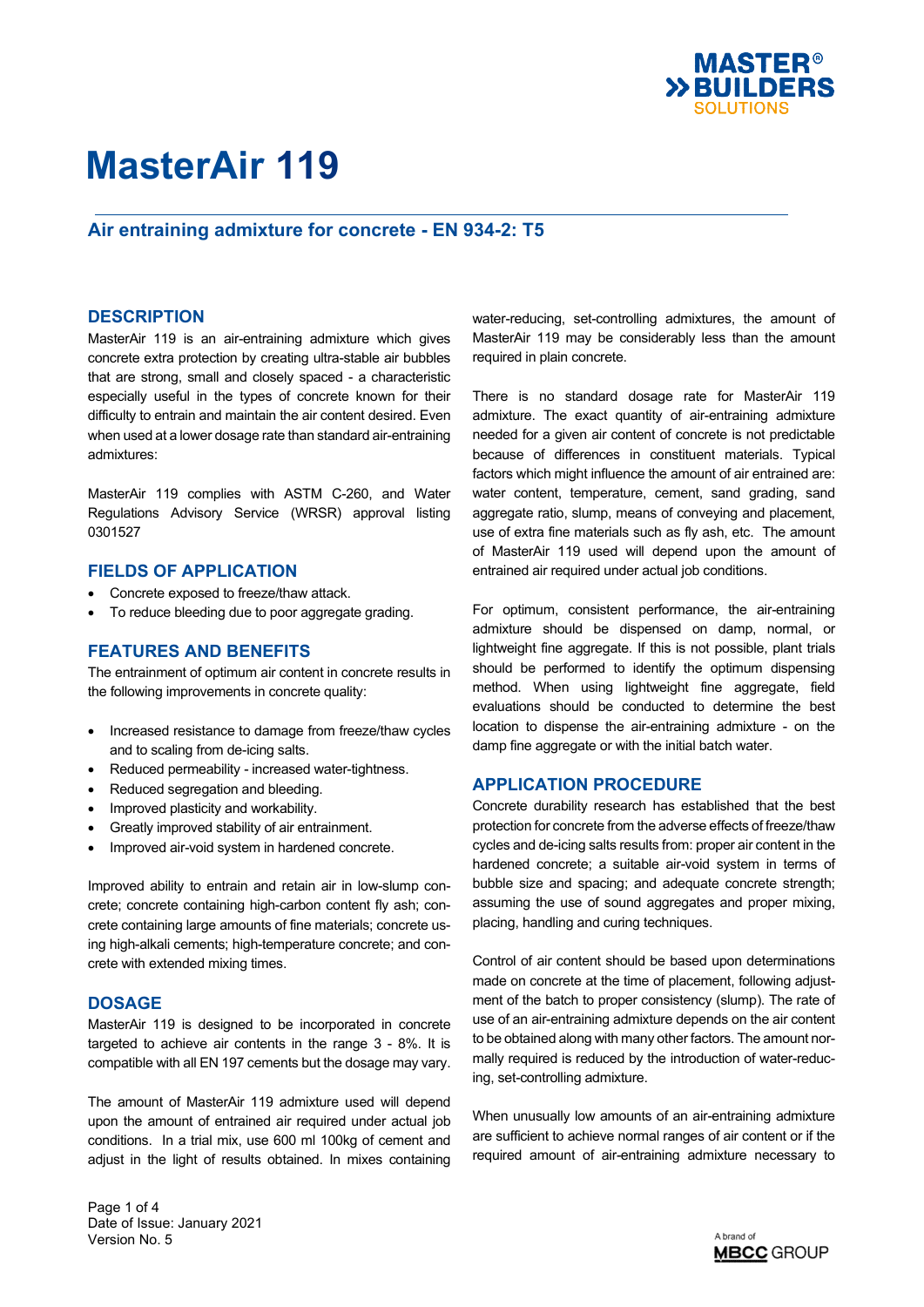

# **Air entraining admixture for concrete - EN 934-2: T5**

achieve required levels of air content is observed to decrease significantly under given conditions, the reason for this change should be investigated. In such cases, it is especially important to determine: (a) that a proper amount of air is contained in the fresh concrete at the point of placement, and (b) that a suitable air-void system (spacing factor) is being obtained in the hardened concrete.

### **MIXING**

Add MasterAir 119 to the concrete mix using a dispenser designed for air-entraining admixtures; or add manually using a suitable measuring device that ensures accuracy within plus or minus 3% of the required amount.

There is no standard dosage rate for MasterAir 119 admixture. The exact quantity of air-entraining admixture needed for a given air content of concrete is not predictable because of differences in constituent materials. Typical factors which might influence the amount of air entrained are: water content, temperature, cement, sand grading, sand agaregate ratio, slump, means of conveving and placement, use of extra fine materials such as fly ash, etc. The amount of MasterAir 119 used upon the amount of entrained air required under actual job conditions.

In mixes containing water-reducing, set-controlling admixtures, the amount of MasterAir 119 needed is somewhat less than the amount required in plain concrete. In mixes requiring a significantly higher or lower dosage to obtain the desired air content, consult our Technical Services Department.

Measure the air content of the trial mix and either increase or decrease the quantity of MasterAir 119 admixture to obtain the desired air content in the production mix.

Check the air content of the first batch and make further adjustments if needed. Frequent checks during the course of the work should be made since factors mentioned in paragraph 3 above may require adjustments in the MasterAir -dosage rate.

Adjustments to the dosage should be based on the amount of entrained air in the mix at the point of placement.

## **COMPATIBILITY**

MasterAir 119 can be used with all types of EN 197 Cements. For use with other special cements, contact our Technical Services Department. MasterAir 119 should not be premixed with other admixtures. If other admixtures are to be used in concrete containing MasterAir 119 they must be dispensed separately.

MasterAir 119 admixture is compatible with concrete containing other admixtures or admixture systems - waterreducers, high-range water- reducers, accelerators, retarders, densifiers and water repellents. It also increases the entrained air content of concrete made with air-entraining Portland cement. When such complimentary admixtures are required it is important that laboratory trials are performed, prior to any supply, to determine the respective dosages of any complimentary admixture, and the suitability, in the fresh and hardened state, of the resultant concrete. In these circumstances we recommend that you consult our Technical Services Department for further advice.

The use of MasterAir 119 air-entraining admixture with MBCC MasterPozzolith admixtures forms a desirable combination for producing the highest quality, normal or lightweight concrete. Heavyweight concrete normally does not contain entrained air.

## **PACKAGING**

MasterAir 119 is supplied in 1000-litre IBC's, and 15-litre containers.

Page 2 of 4 Date of Issue: January 2021 Version No. 5

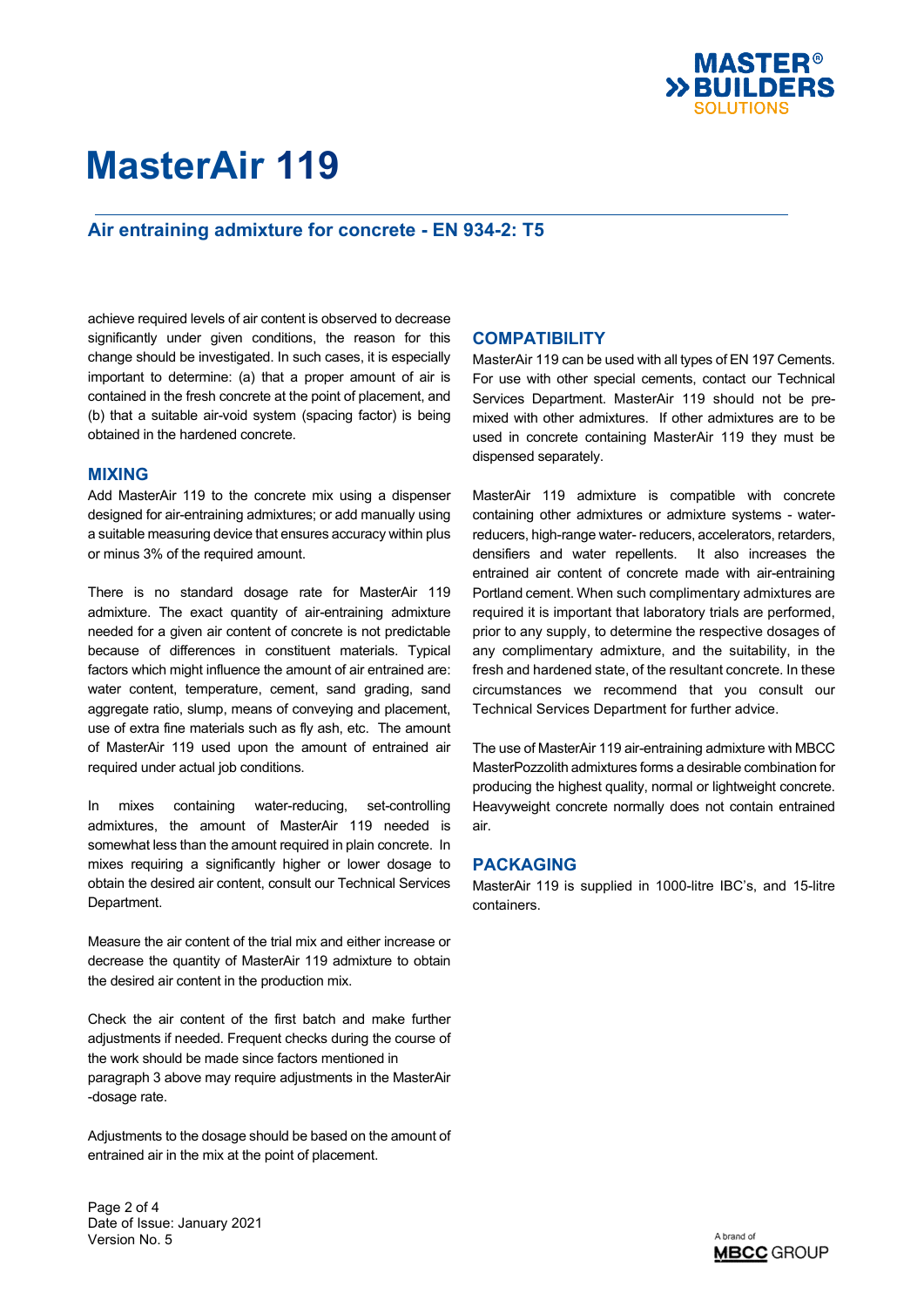

# **Air entraining admixture for concrete - EN 934-2: T5**

| <b>Product Data</b>                           |                                                                                                                                                                                                                                                                                                                  |
|-----------------------------------------------|------------------------------------------------------------------------------------------------------------------------------------------------------------------------------------------------------------------------------------------------------------------------------------------------------------------|
| Appearance:                                   | Light brown liquid                                                                                                                                                                                                                                                                                               |
| Specific gravity @ 20°C:                      | $1.00 \pm 0.02$ g/cm <sup>3</sup>                                                                                                                                                                                                                                                                                |
| pH-value:                                     | $10.5 \pm 1$                                                                                                                                                                                                                                                                                                     |
| Alkali content (%):                           | $\leq 0.50$ by mass                                                                                                                                                                                                                                                                                              |
| Chloride content (%):                         | $\leq 0.10$ by mass                                                                                                                                                                                                                                                                                              |
| Compressive strength - 28 day                 | $\geq$ 75% of Reference mix                                                                                                                                                                                                                                                                                      |
| Air content in fresh concrete                 | ≥ 2.5% by volume of Reference mix & total air content be-<br>tween 4% & 6%                                                                                                                                                                                                                                       |
| Air void characteristics in hardened concrete | Spacing factor in test mix $\leq 0.200$ mm                                                                                                                                                                                                                                                                       |
| Corrosion behaviour                           | Contains only components according to BS EN 934-<br>1:2008, Annex A.1                                                                                                                                                                                                                                            |
| Dangerous substances                          | No Performance Determined                                                                                                                                                                                                                                                                                        |
| Durability                                    | No Performance Determined                                                                                                                                                                                                                                                                                        |
| <b>Logistics</b>                              |                                                                                                                                                                                                                                                                                                                  |
| Shelf life:                                   | 12 months if stored according to manufacturer's instructions<br>in unopened container.                                                                                                                                                                                                                           |
| Storage conditions:                           | Store in original sealed containers and at temperatures be-<br>tween 5°C and 30°C. Store under cover, out of direct sun-<br>light and protect from extremes of temperature. Failure to<br>comply with the recommended storage conditions may re-<br>sult in premature deterioration of the product or packaging. |
| Handling and transportation:                  | Refer to MasterAir 119 Safety Data Sheet                                                                                                                                                                                                                                                                         |
| Disposal:                                     | Refer to MasterAir 119 Safety Data Sheet                                                                                                                                                                                                                                                                         |



**EN 934-2: T5**

Declaration of Performance can be found at www.master-builders-solutions.com/en-gb